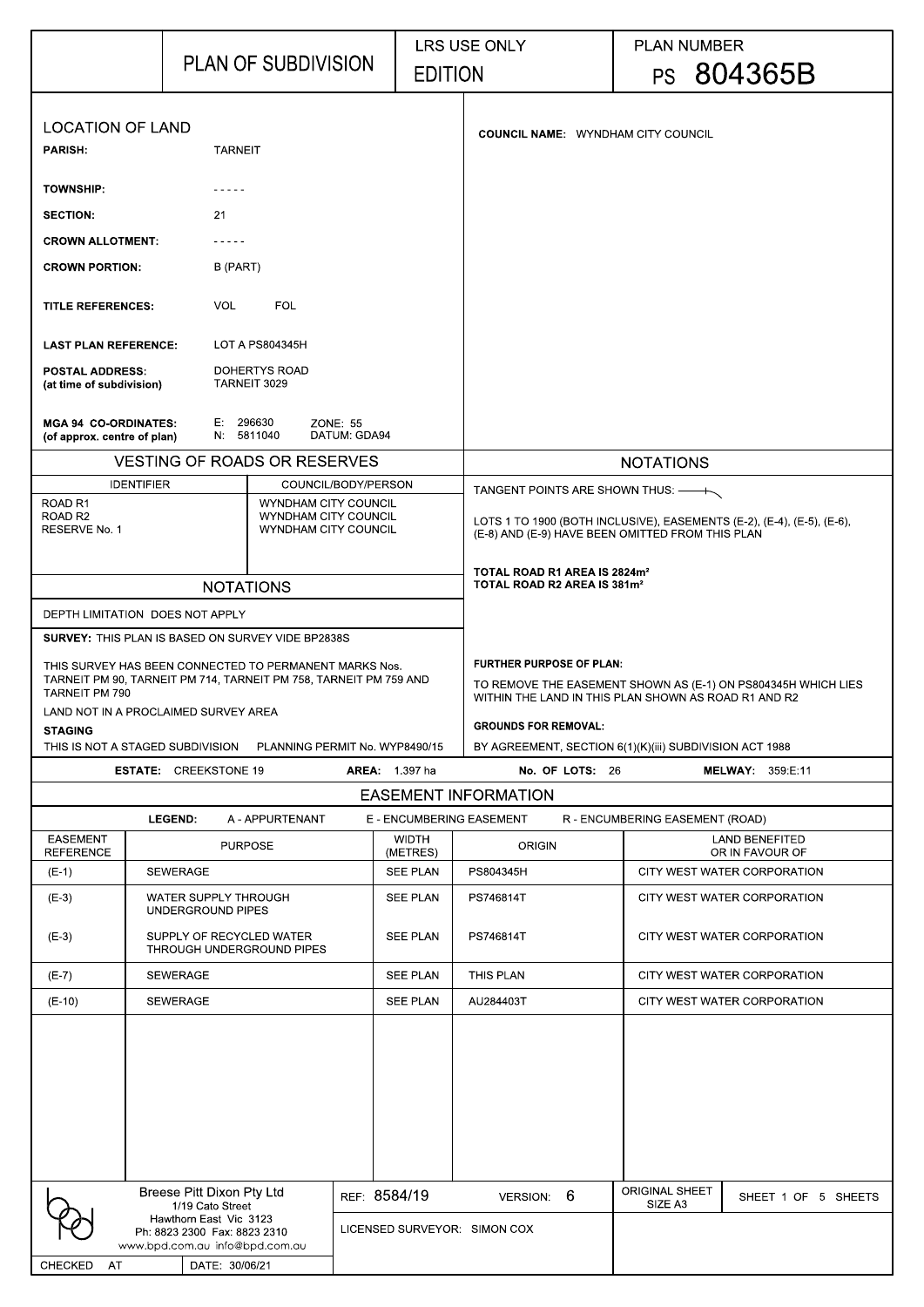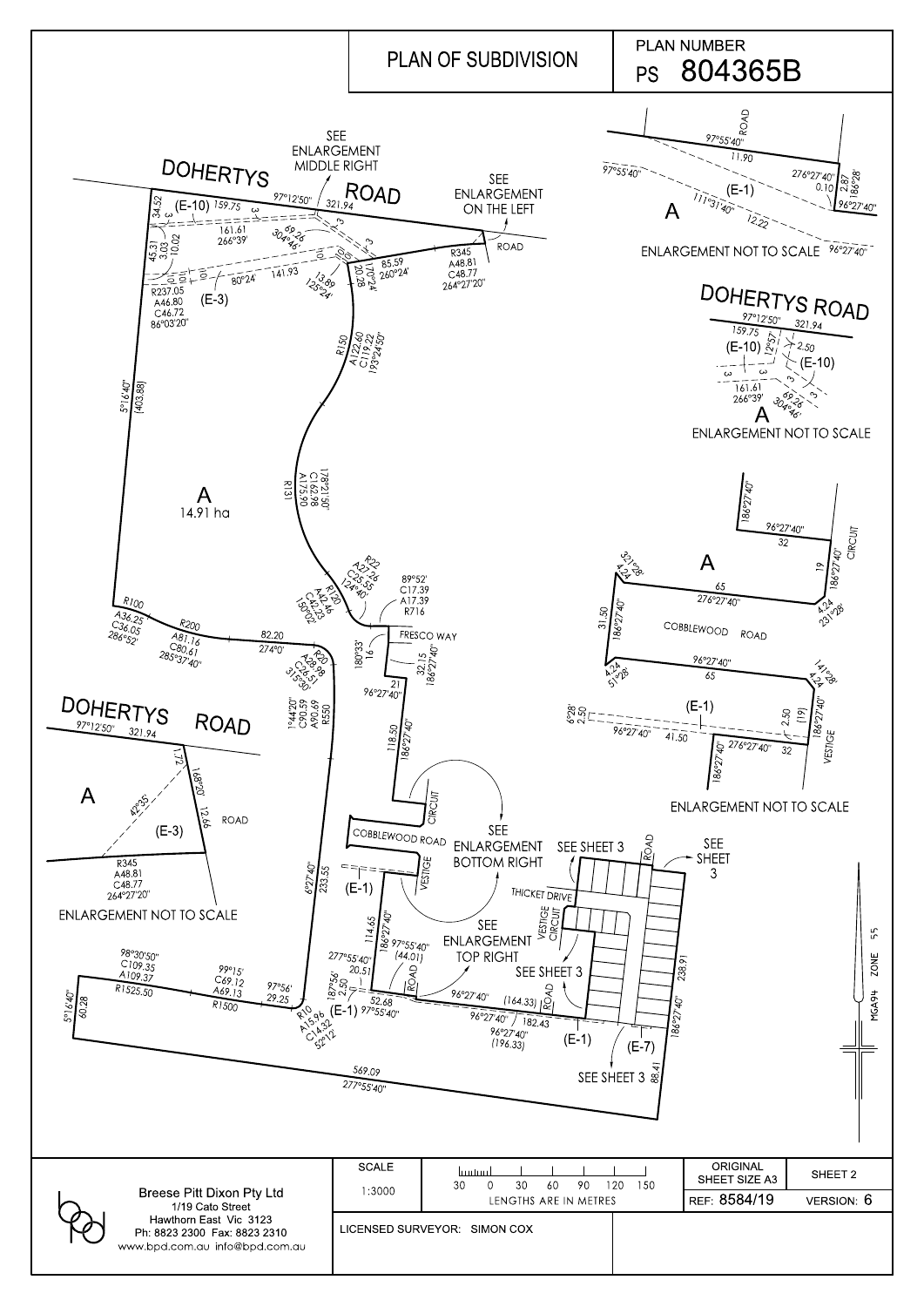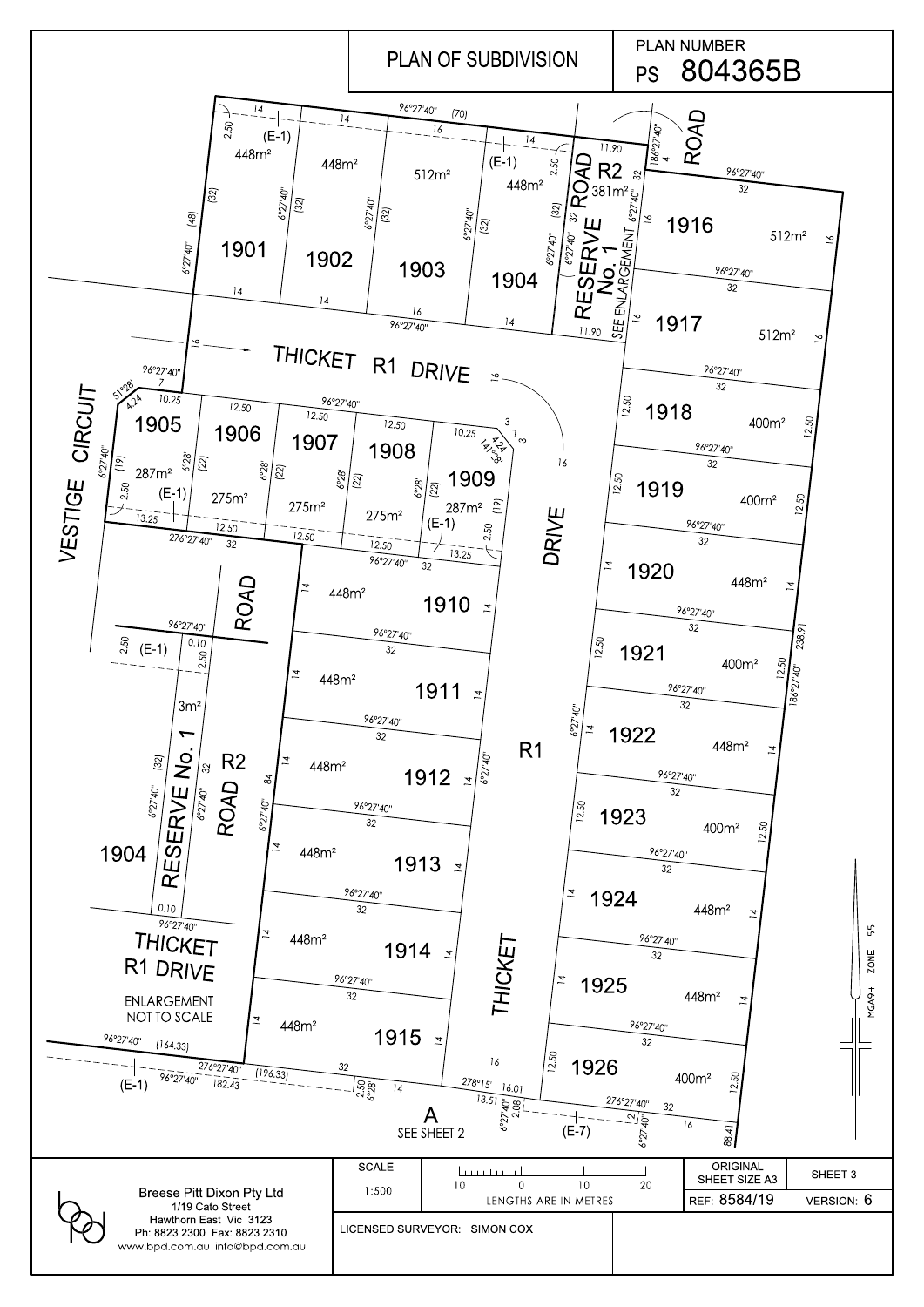|                                                                                                   | SCALE                        |  |  | <b>ORIGINAL</b><br>SHEET SIZE A3 | SHEET 4   |
|---------------------------------------------------------------------------------------------------|------------------------------|--|--|----------------------------------|-----------|
| Breese Pitt Dixon Pty Ltd<br>1/19 Cato Street                                                     |                              |  |  | REF 8584/19                      | VERSION 6 |
| Hawthorn East Vic 3123<br>$\wp$<br>Ph: 8823 2300 Fax: 8823 2310<br>www.bpd.com.au info@bpd.com.au | LICENSED SURVEYOR: SIMON COX |  |  |                                  |           |

## PLAN OF SUBDIVISION

Description of Restriction :

Lots 1901 to 1926 (both inclusive). Land to benefit

Land to be burdened: Lots 1901 to 1926 (both inclusive).

- any garage whether attached to the dwelling or not. (a) A dwelling means a building that contains self contained living accommodation but does not include
- (b) A building means any structure (in (c) All distances shown are in metres. A building means any structure (including a garage) except a fence.
- 
- restriction and Rescode or any instrument replacing it then the provisions of the latter shall apply. (c) All distances shown are in metres.<br>(d) Except for minimum front, side and rear setbacks, if a conflict shall exist between any provision in this

## SUBDIVISION ACT 1988

## CREATION OF RESTRICTION

- (1) The registered proprietor or proprietors for the time being of any lot forming part of the Land to be burdened must not, without the permission of the Responsible Authority Build or permit to be built or remain on the lot or any part of it;
	- (a) Any dwelling or commercial building unless the building incorporates dual plumbing for the use or recycled water for toilet flushing and garden watering where recycled water is available to the said lot and;
	- (b) In the case of lots less than 300m² any dwelling unless in accordance with the small lot housing code or unless a planning permit allowing the construction of lots under 300m² has been obtained from Wyndham City Council. For the purpose of the Small Lot Housing Code lots 1905 to 1909 (both inclusive) are 'Type B' lots;
	- (c) In the case of lot 1904 any dwelling outside the area shown hatched on sheet 5 of this plan;
	- (d) In the case of lots 1904, 1916 and 1917 any more than one private dwelling.
- (2) The registered proprietor or proprietors for the time being of any lot forming part of the Land to be burdened must not;
	- The Building act 1993 is issued for the whole of the dwelling on the said lot; (a) Erect any building on a lot unless the plans for such a building are endorsed as being in accordance with the "Creekstone Design Guidelines" as amended from time to time prior to the issue of a building permit. The requirement for such endorsement shall cease to have effect on the lot after an occupancy permit under
	- (b) In the case of lots 1904, 1916 and 1917;
		- (i) further subdivide unless the said subdivision does not result in the creation of an additional lot;
		- (ii) Leave domestic bins on the relevant bin pad unless on a designated waste collection day;

For the purpose of this restriction: Upon registration of the plan, the following restriction is to be created.

(ii) Gain access to the relevant lots through relevant abutting Reserve No. 1 on this plan.

Except for restrictions (1) (d) and (2) (b) these restrictions will cease to affect any of the burdened lots from 31st December 2025.